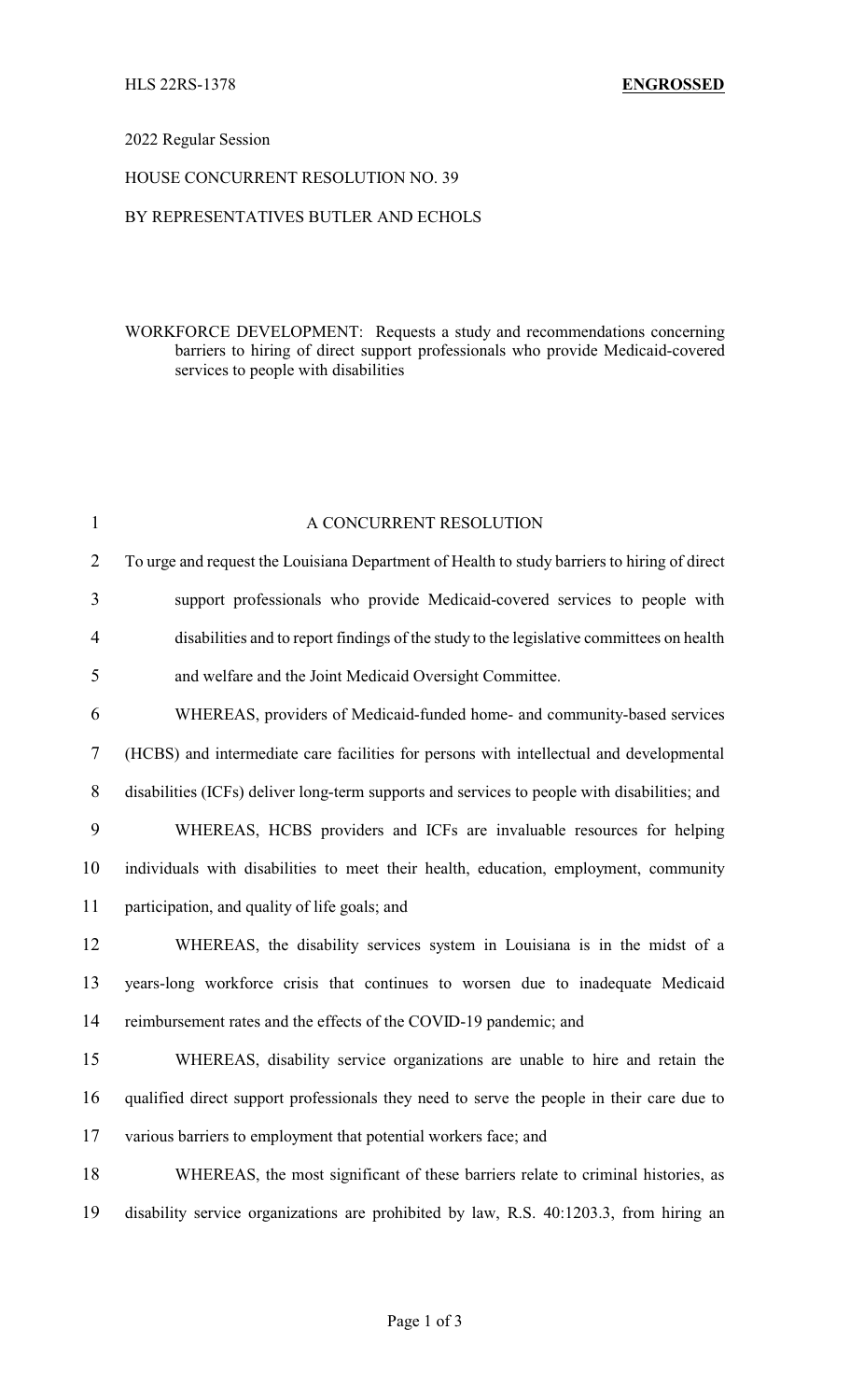#### HLS 22RS-1378 **ENGROSSED**

 individual as a direct support professional if a background check reveals that the person has been convicted of one or more enumerated criminal offenses; and WHEREAS, this prohibition does not contemplate possible mitigating factors such as the following: (1) The nature and seriousness of the offense. (2) The nature of the direct support position's particular duties and responsibilities. (3) The amount of time that has passed since the conviction. (4) Facts relevant to the circumstances of the offense, including any aggravating or mitigating circumstances or social conditions surrounding the commission of the offense. (5) Evidence of rehabilitation or treatment undertaken by the person since the conviction; and WHEREAS, transportation-related issues also function as barriers to employment of direct support professionals because these persons, as a condition of their employment, are required to have a driver's license and reliable transportation; and WHEREAS, employers are finding that many direct support professional candidates do not have current driver's licenses due to a number of factors including the cost of driver's education classes and the suspension of licenses due to unpaid fines and fees; additionally, many prospective employees are not able to maintain the requisite automobile insurance due to its cost; and WHEREAS, the workforce crisis in Louisiana's disability services system remains an immediate problem which is in need of immediate solutions. THEREFORE, BE IT RESOLVED that the Legislature of Louisiana does hereby urge and request the Louisiana Department of Health to study barriers to hiring of direct support professionals who provide Medicaid-covered services to people with disabilities. BE IT FURTHER RESOLVED that on or before February 1, 2023, the department shall submit to the House Committee on Health and Welfare, the Senate Committee on Health and Welfare, the Joint Medicaid Oversight Committee, and the David R. Poynter Legislative Research Library a report of its findings from the study called for in this Resolution and recommendations for addressing the workforce crisis in the disability services system in the most expeditious ways possible.